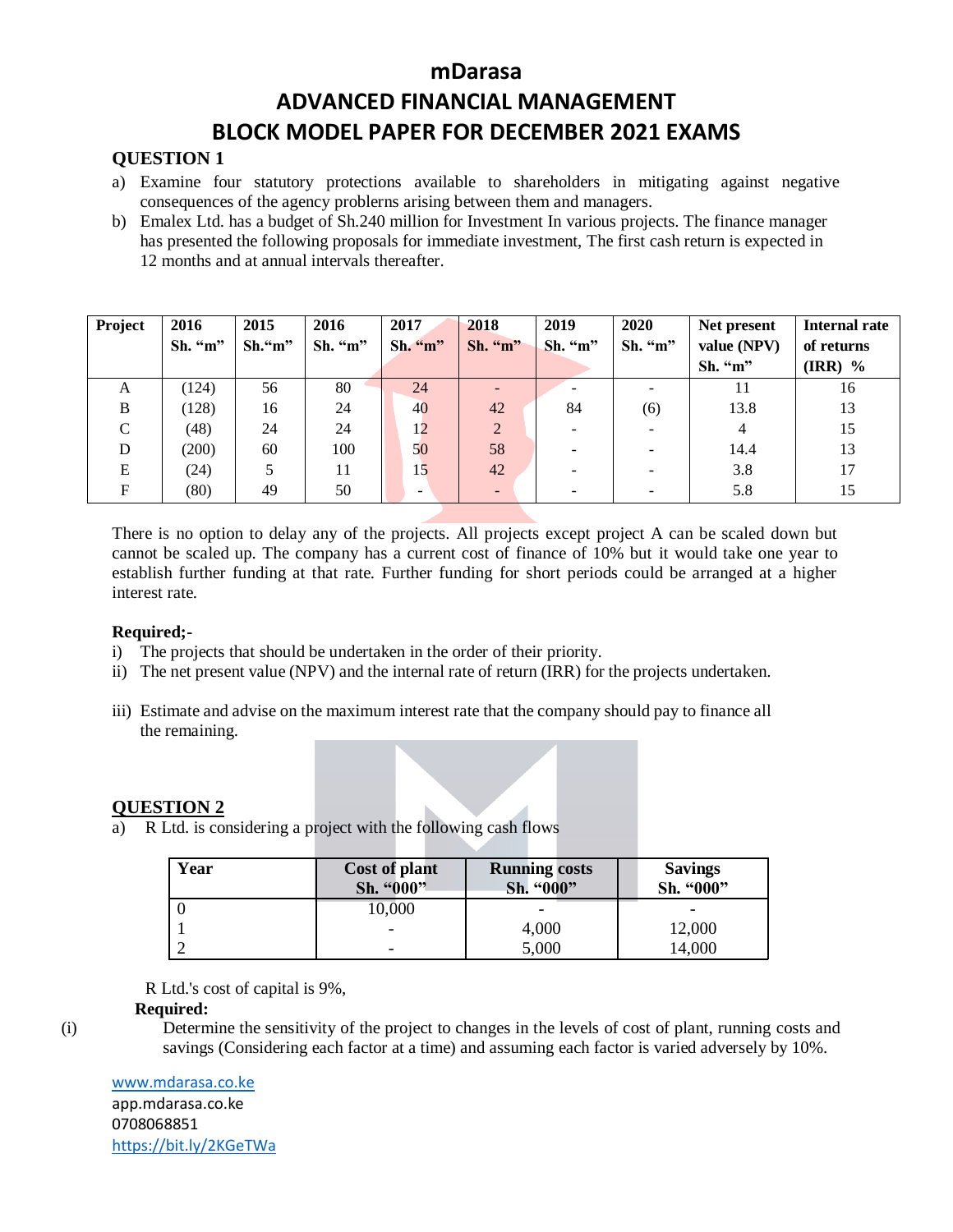(ii) Comment on the factor which is most sensitive to adverse variations.

b) Tajiri Ltd. is considering investment in three risky projects namely; projects A, B and C. The following information relates to the three projects

#### **Project A**

This project will require an initial investment of Sh. 50,000,000. The estimated annual net cash inflows over the next five years under the three states of nature are as follows:

| <b>State of nature</b> | <b>Probability</b> | <b>Amount (Sh. "000")</b> |
|------------------------|--------------------|---------------------------|
| Most pessimistic       | 0.25               | 13,500                    |
| Most likely            | 0.50               | 18,000                    |
| Most optimistic        | 0.25               | 20,000                    |
|                        |                    |                           |

Concerns have been raised about the possibility that this project will infringe on a competitor's patent. If this was the case and the competitor successfully pursued a claim for damages, the competitor may have to be paid as much as Sh. 100, 000,000 in the third year. Lawyers estimate that there is only a 0.1 probability that this will happen.

### **Project B**

This project will require an initial outlay of Sh.50, 000,000 spread in equal installments over the next three years to finance a research project. If this project is successful and there is a probability of 0.5 of this happening, it will lead to issuance of a patent right with an estimated value at the end of the three years of Sh. 200,000,000. If not successful, the whole of the expenditure would have to be written off.

### **Project C**

This project will have an initial cost of Sh.20, 000,000 and is expected to yield annual cash flows of Sh.8, 000,000 in each of its first two years. Thereafter, the outcome is so uncertain that no estimate can be given.

The company's cost of capital is 14% per annum.

#### **Required:**

Advise Tajiri Ltd. on whether they should undertake the projects above.

### **QUESTION 3**

a) Betty Muye has invested 75% of her funds in shares of company X and 25% in shares of company Y. The following probability distribution relates to the shares of the two companies.

| State of economy | <b>Probability</b> | Return on company<br>X shares $(\% )$ | <b>Return on Company</b><br>Y shares $(\% )$ |
|------------------|--------------------|---------------------------------------|----------------------------------------------|
| l Boom           | 0.2                |                                       |                                              |
| Steady growth    | 0.6                | $\sqrt{ }$                            | 30                                           |
| Slump            | 0.2                |                                       | - 1                                          |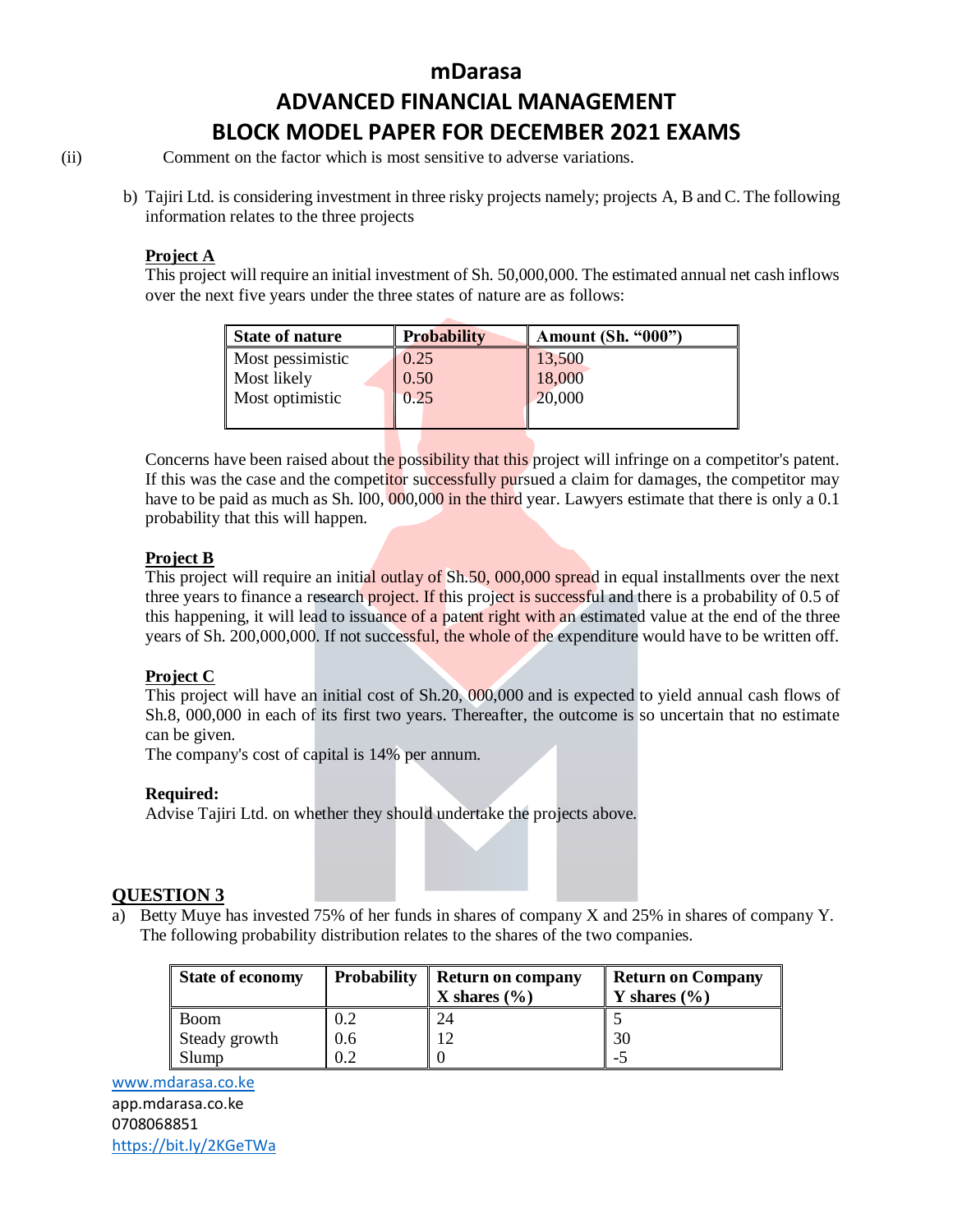#### **Required:**

- i) Expected returns on the shares of companies X and Y.
- ii) Standard deviation of return on shares of companies X and Y.
- iii) Coefficient of Correlation between the returns on shares of companies X and Y.
- iv) Expected portfolio return.
- v) Portfolio risk.
- b) Superstar Ltd. wishes to estimate its equity beta. The financial analyst of the company has recorded the following information for the year 2012:

| <b>Month</b> | <b>Return on market</b><br>portfolio $(\%)$ | <b>Return on company equity</b><br>$\frac{1}{2}$ |
|--------------|---------------------------------------------|--------------------------------------------------|
| January      |                                             |                                                  |
| February     |                                             |                                                  |
| March        |                                             |                                                  |
| April        |                                             |                                                  |
| May          |                                             |                                                  |

The following data has been calculated from the above financial information:

Variance on return on market portfolio  $(\sigma^2_m) = 2.16$ 

Variance on return of company equity of Superstar Ltd.  $(\sigma^2 s) = 4.36$ 

Correlation coefficient between market returns and Superstar Ltd.'s equity return

# $(P_{m,s}) = -0.96$

# **Required:**

- i) Equity beta of the company.
- ii) Using the capital asset pricing model (CAPM), determine the required rate of return on Superstar Ltd's share. Assume the risk free rate is 10% per annum and the return on market portfolio for the same period is 14%.

#### **QUESTION 4**

The Awendo Investment Fund (AIF) has a total of sh. 500 million invested in five stocks:

| <b>Stock</b>                | <b>Investment</b> | Stock's beta |
|-----------------------------|-------------------|--------------|
|                             | $(sh.)$           | coefficient  |
| A                           | 160 million       | 0.5          |
| B                           | 120 million       | 2.0          |
| $\mathcal{C}_{\mathcal{C}}$ | 80 million        | 4.0          |
| D                           | 80 million        | 1.0          |
| E                           | 60 million        | 3.0          |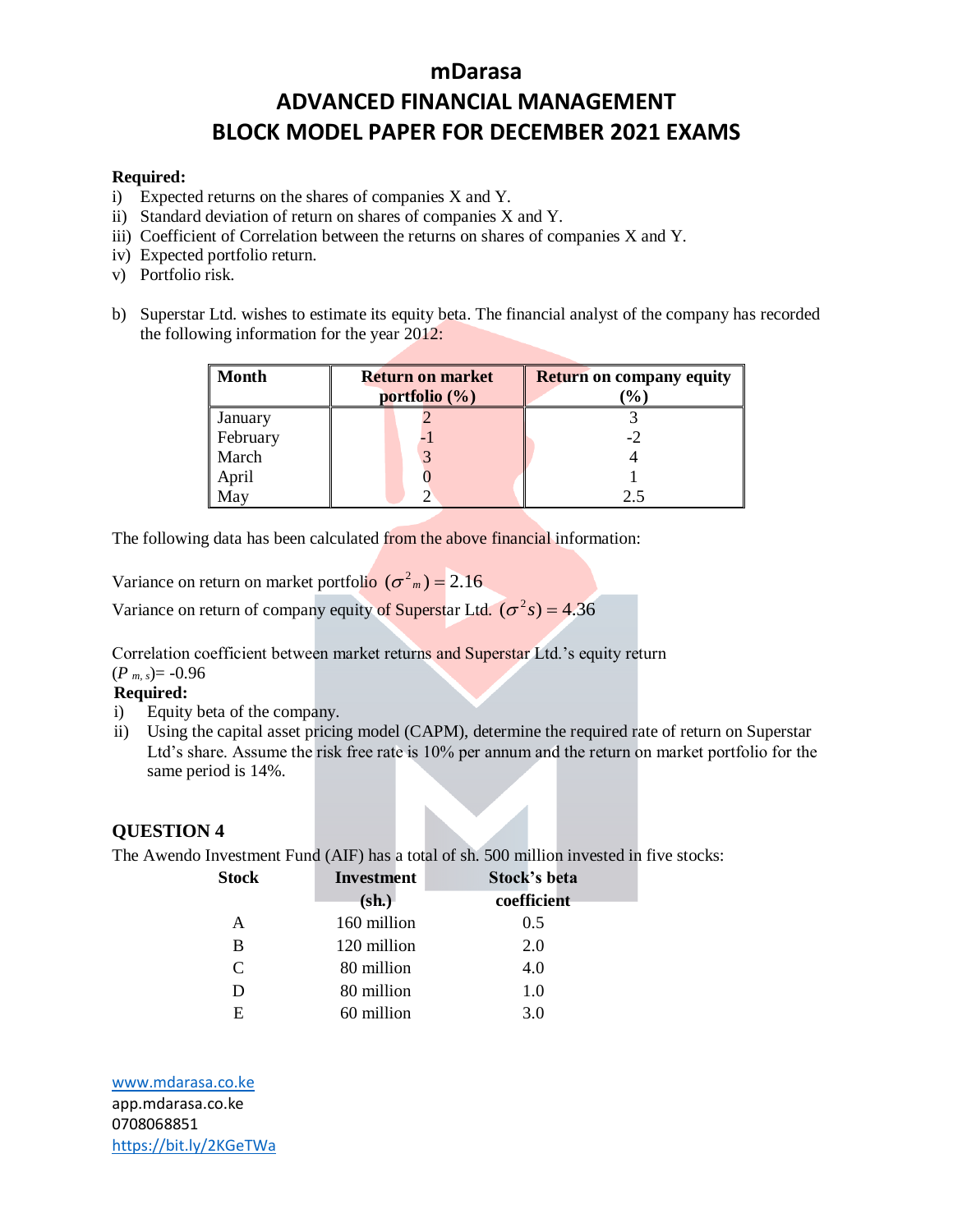# **mDarasa ADVANCED FINANCIAL MANAGEMENT**

# **BLOCK MODEL PAPER FOR DECEMBER 2021 EXAMS**

The risk free rate of return is 8% whereas the market returns have the following estimated probability distribution for the next period:

|   | Market return | <b>Probability</b> |
|---|---------------|--------------------|
|   | $(\%)$        |                    |
| A | 10            | 0.1                |
| B | 12            | 0.2                |
| C | 13            | 0.4                |
| D | 16            | 0.2                |
| E | 17            | 0.1                |
|   |               |                    |

#### **Required:**

- i) The expected return from the market
- ii) The beta coefficient for the investment fund
- iii) The estimated equation for the security market line (SML)
- iv) The investment fund's required of return for the next period

# **QUESTION 5**

a) Galaxy Limited is an all equity financed company with a cost of capital of 18.5%. The company is considering the following-capital investment projects:

| <b>Project</b> | <b>Initial outlay</b> | <b>Expected cash flows in one year.</b> | <b>Beta</b> |
|----------------|-----------------------|-----------------------------------------|-------------|
|                | Sh. '000'             | Sh. '000'                               |             |
| А              | 1,000                 | 1,095                                   | 0.3         |
| B              | 1,000                 | 1,130                                   | 0.5         |
|                | 1,500                 | 1,780                                   | 1.0         |
| D              | 2,000                 | 2,385                                   | 1.5         |
| E              | 2,000                 | 2,400                                   | 2.0         |

The risk free rate is 8% and the expected return on an average marker portfolio is 15%.

#### **Required:**

- i) Using the Capital Asset Pricing Model (CAPM), show the projects that are- acceptable.
- ii) Galaxy limited beta factor
- iii) Show the projects that would be accepted and rejected if they were discounted at the firm's cost of capital.

Highlight those projects where an incorrect decision would be made.

### **QUESTION 6**

Huge Ltd. is contemplating a complete share acquisition of Tiny Ltd. Huge Ltd is offering three of its shares for every two shares of Tiny Ltd.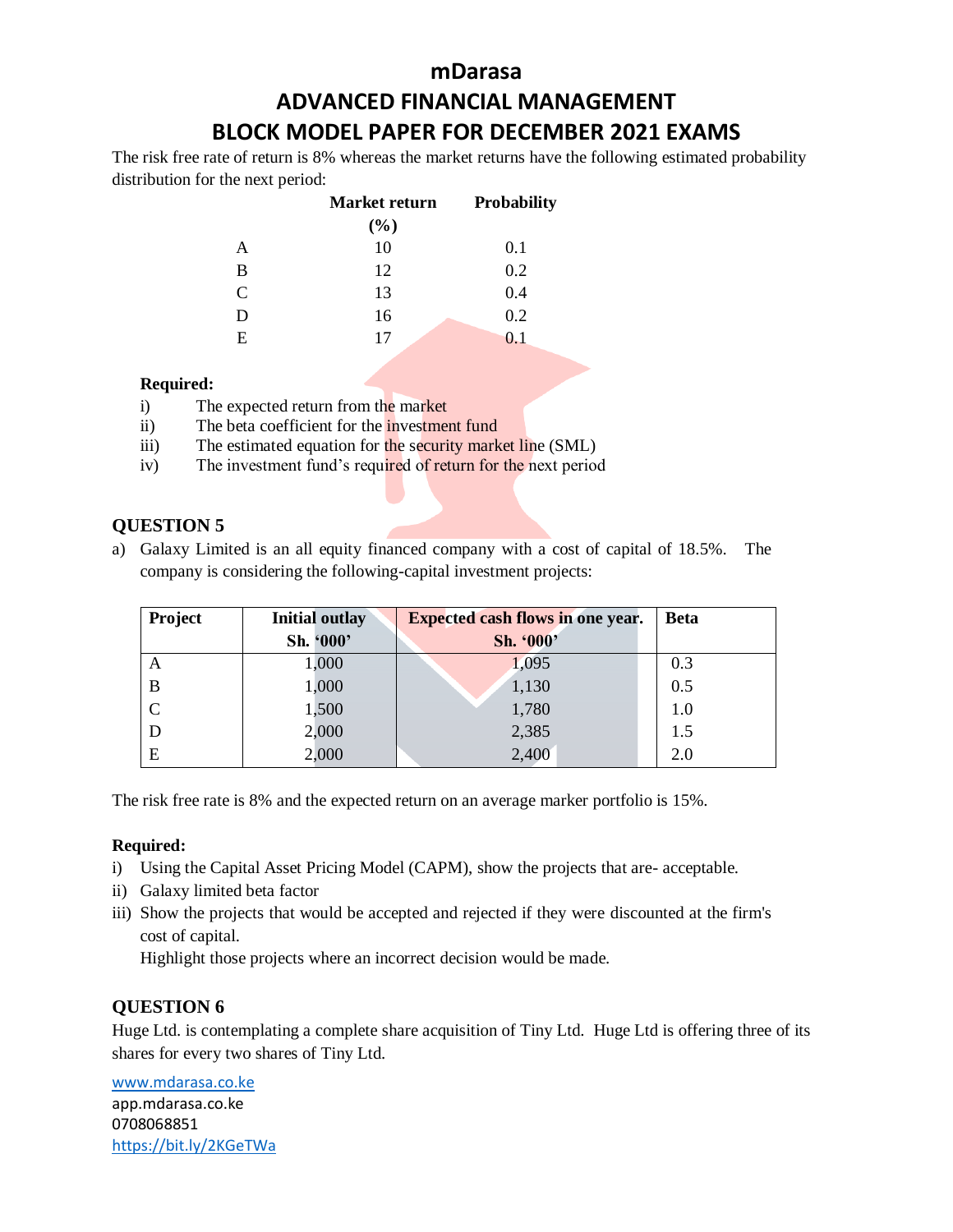The data is relating to the two companies are shown below:

|                                   | <b>Huge Ltd</b> | <b>Tiny Ltd</b> |
|-----------------------------------|-----------------|-----------------|
|                                   | Sh.             | Sh.             |
| Earnings to ordinary shareholders | 5,190,360       | 2,340,000       |
| Earnings per share (EPS)          | 14.80           | 29.25           |
| Market price per share (MPS)      | 222             | 322             |
| The corporate tax rate is 30%     |                 |                 |

**Required:**

- i) Determine the maximum offer price that will not dilute the EPS of Huge Ltd.
- ii) Compute the premium payable to the shareholders of Tiny Ltd
- iii) Given that the growth rate of Huge Ltd. is 8% while that of Tiny Ltd is 12%, compute the combined growth rate of the two companies

### **QUESTION 7**

(a) Kubwa Ltd is considering acquiring Ndogo Ltd through a share exchange.Under the terms of acquisition, Kubwa Ltd will offer one of it shares in exchange for every two shares in Ndogo Ltd. The summarized financial information relating to the two companies for the year ending 30 November 2007 are as shown below:

|                              | <b>Kubwa Ltd</b> | <b>Ndogo</b> Ltd |
|------------------------------|------------------|------------------|
| Profit after tax (Sh.)       | 150 million      | 30 million       |
| Number of shares             | 25 million       | 8 million        |
| Earnings per share (Sh)      | 6.00             | 3.75             |
| Market price per share (Sh.) | 78.00            | 33.75            |
| Price-earnings ratio         | 13.00            | 9.00             |

#### **Required:**

- i) The earnings per share of the combined company after merger
- ii) If the share price-earning ratio after the merger falls to12, what would be the premium received by the shareholders of Ndogo Ltd (Using the combined company's new share price)?
- iii) the share price-earning ratio after the merger falls to12, would the merger be beneficial to the shareholders of Kubwa Ltd.? Justify your answer

#### **QUESTION 8**

Orange Limited and Rainbow Limited are companies operating in the same line of business. In the past few years, Orange Limited has experienced stiff competition from Rainbow Limited to an extent that Orange Limited is now contemplating acquiring Rainbow Limited to consolidate its market share.

[www.mdarasa.co.ke](http://www.mdarasa.co.ke/)

app.mdarasa.co.ke 0708068851 <https://bit.ly/2KGeTWa>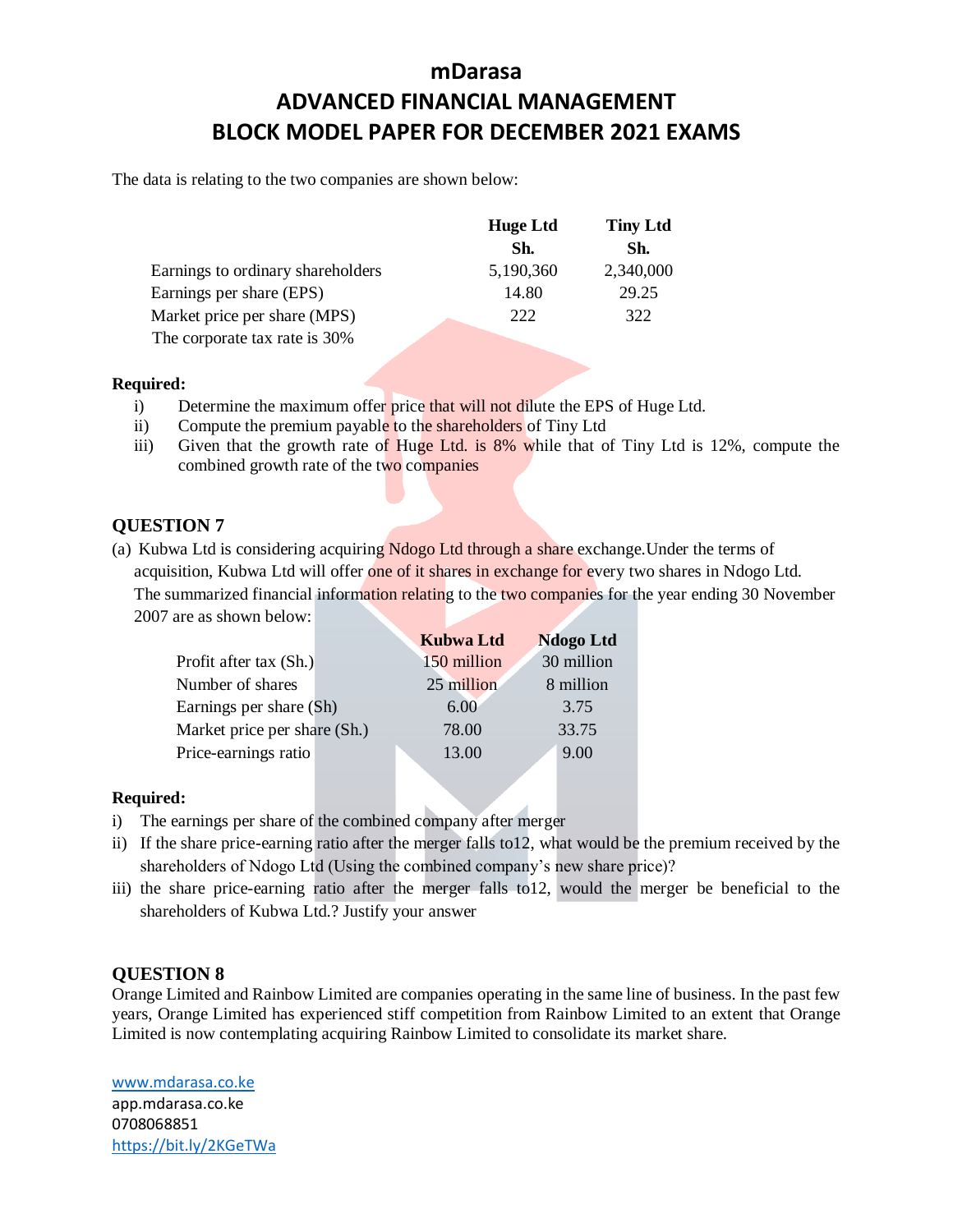# **mDarasa**

# **ADVANCED FINANCIAL MANAGEMENT BLOCK MODEL PAPER FOR DECEMBER 2021 EXAMS**

**The following financial data is available about the two companies.**

|                                       | <b>Orange Limited</b> | <b>Rainbow Limited</b> |
|---------------------------------------|-----------------------|------------------------|
| Annual sales (million)                | Sh 375                | Sh 45                  |
| Net income (million)                  | Sh 30                 | Sh 3.75                |
| Ordinary shares outstanding (million) | 7.5                   | 1.5                    |
| Earnings per share (EPS)              | Sh <sub>4</sub>       | $Sh$ 2.5               |
| Market price per share                | Sh42                  | Sh 18                  |

Both companies are in the 30 per income tax bracket.

### **Required;-**

- i) Maximum exchange ratio Orange Ltd should agree to if it expects no dilution in its EPS.
- ii) Premium the shareholders of Rainbow Ltd would receive at the exchange ratio obtained in (b) (i) above?
- iii) Orange Limited's post-acquisition EPS if the two companies agree on an offer price of Sh 21.
- iv) Orange Ltd's EPS if every 50 shares of Rainbow Ltd are exchanged for one 12% debenture of sh1,000 per value.

# **QUESTION 9**

- a) Explain two ways in which a firm can hedge against a currency transaction exposure
- b) Cotts Importers Ltd, a company based in Kenya, has been a regular importer of goods from the United States of America (USA). The Kenyan currency is the Shilling (Sh.) while the USA currency is the dollar (\$)

ON 1 June 2004, Cotts Ltd imported a consignment of goods from a supplier in the USA. The consignment cost \$1,000 and was payable on 1 September 2020.

The spot rates on 1 June and 1 September 2020 were as follows:

 $\overline{S}$ 

|             | 5/Sh. |
|-------------|-------|
| 1 June      | 0.007 |
| 1 September | 0.006 |

September 2004 shilling futures were trading at \$0.00625/Sh (contract size Sh.1,194,000) as at 1 June 2004.

### **Required:**

- i) Show how Cotts Ltd could have used a futures contract as a hedging tool, indicating any hedging profit or loss.
- ii) How many futures contracts would Cotts Ltd. have purchased if the contract size was Sh.2 million?

# **QUESTION 10**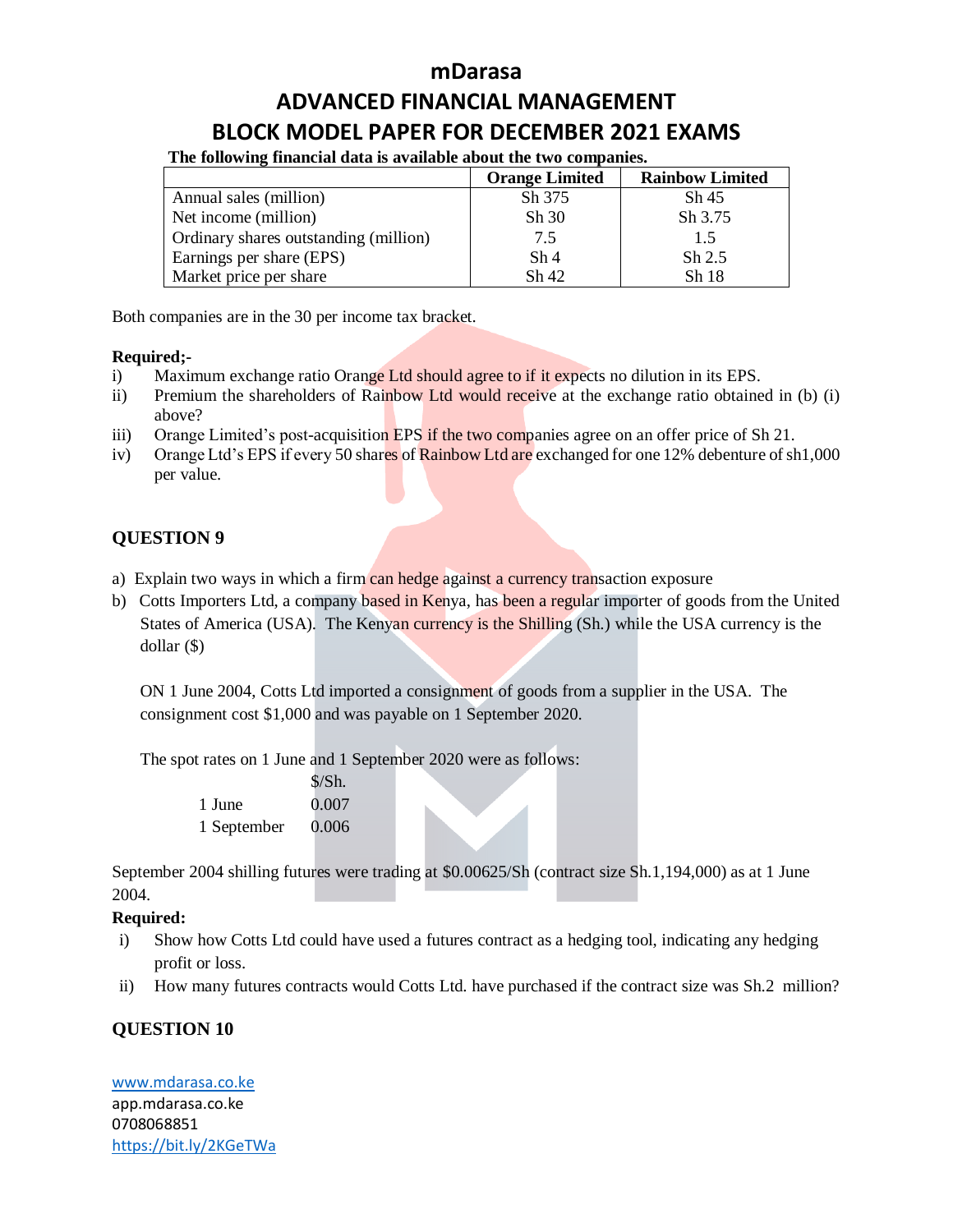a) Masumbuko Limited, a Kenyan company, buys industrial machinery from a Malaysian company at a price of 10 million Milayaan Ringgit (MYR). The machinery will he delivered and paid for in six months' time. Masumbuko Limited seeks to establish its cost in Kenya smiling (Ksh.). The company decides to use the forward market to accomplish its objective. The following information is obtained from the bank:

|                            | Kenya shilling (Ksh.) | <b>Malaysian Ringgit (MYR)</b> |
|----------------------------|-----------------------|--------------------------------|
| Interest rate per annum 8% |                       | 9%                             |
| Spot exchange rates        | $2.041$ Ksh/MYR       | MYR 0.49/Ksh                   |

The bank will charge a commission of 0.25% on any transaction.

#### **Required:**

- i) Advise the company whether or not to adopt a long or short forward strategy.
- ii) Compute the equilibrium forward rate for the Kenya shilling (Ksh.) under an indirect quote.
- iii) Determine the effect of the bank commission on the Malaysian Ringgit (MYR) value of the Kenya shilling.
- iv) Compute the price in Kenya shilling  $(Ksh.)$  that the company can establish by using the forward market.

### **QUESTION 11**

a) Utawala Hypermarket Ltd., a supermarket chain, is considering opening a new branch. The following details are relevant to the new branch.

D.

|                              | Sh. "million" |
|------------------------------|---------------|
| Estimated cost               |               |
| Present value of net receipt | 10            |
| Net present value (NPV)      |               |

Though the project has a negative net present value (NPV), undertaking the project would provide the firm with the option of expanding by opening a second store.

| The option would have the following details: |  |                |               |
|----------------------------------------------|--|----------------|---------------|
| Timing $(t)$                                 |  |                | 5 years       |
| <b>Estimated cost</b>                        |  |                | Sh 20 million |
| Net present value (NPV) of net receipts      |  | Sh. 15 million |               |
| Volatility of cash flows                     |  |                | 28.3%         |
| Risk-free rate                               |  | 6%             |               |

#### **Required**:

Using the Black-scholes option pricing mode, calculate the value of a call option on the second store and advise on whether or not to accept the first investment in the store.

[www.mdarasa.co.ke](http://www.mdarasa.co.ke/)

app.mdarasa.co.ke 0708068851 <https://bit.ly/2KGeTWa>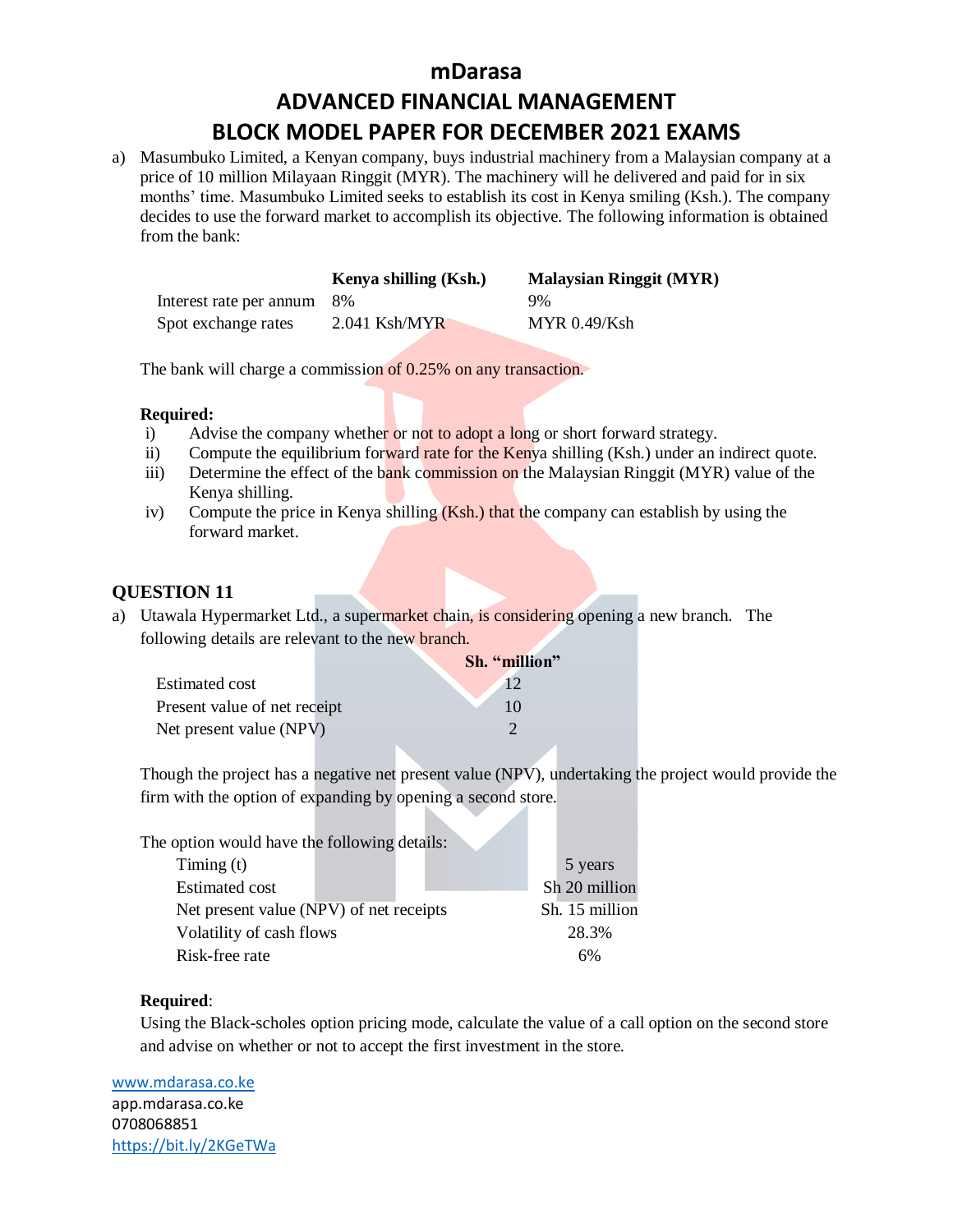# **QUESTION 12**

- a) Describe the following methods of credit enhancement.
	- i) Excess spread.
	- ii) Overcollateralisation.
	- iii) Surety bond.
- b) The following information relates to Unified Holdings Ltd.'s capital structure, whose cost of debt varies according to its gearing level:

| ັ<br>Gearing $(\% )$ | Cost of debt before tax |
|----------------------|-------------------------|
| 20                   | 7.5%                    |
| 30                   | 8.1%                    |
| 40                   | 8.8%                    |
| 50                   | 10.5%                   |
| 60                   | 11%                     |
| 70                   | 13%                     |
| 80                   | 16%                     |
|                      |                         |

#### **Additional information**

- 1. Risk free rate is 8%.
- 2. Market return is 16%.
- 3. Corporate tax rate is 30%.
- 4. The company's ungeared beta (asset beta) is 0.95

#### **Required;**

Unified Holding Ltd's optimal weighted average cost of capital (WACC).

# **QUESTION 13**

a) Two firms, A Ltd and B Ltd. operate in the same industry. The two firms are similar in all aspects except for their capital structures.

The following additional information is available:

- 1. A Ltd is financed using Sh.100 million worth of ordinary shares.
- 2. B Ltd is financed using Sh.50 million in ordinary shares and Sh.50 million in 7% debentures
- 3. The annual earnings before interest and tax are Sh.10million for both firms. These earnings are expected to remain constant indefinitely.
- 4. The cost of equity in A Ltd is 10%
- 5. The corporate tax rate is 30%

### **Required:**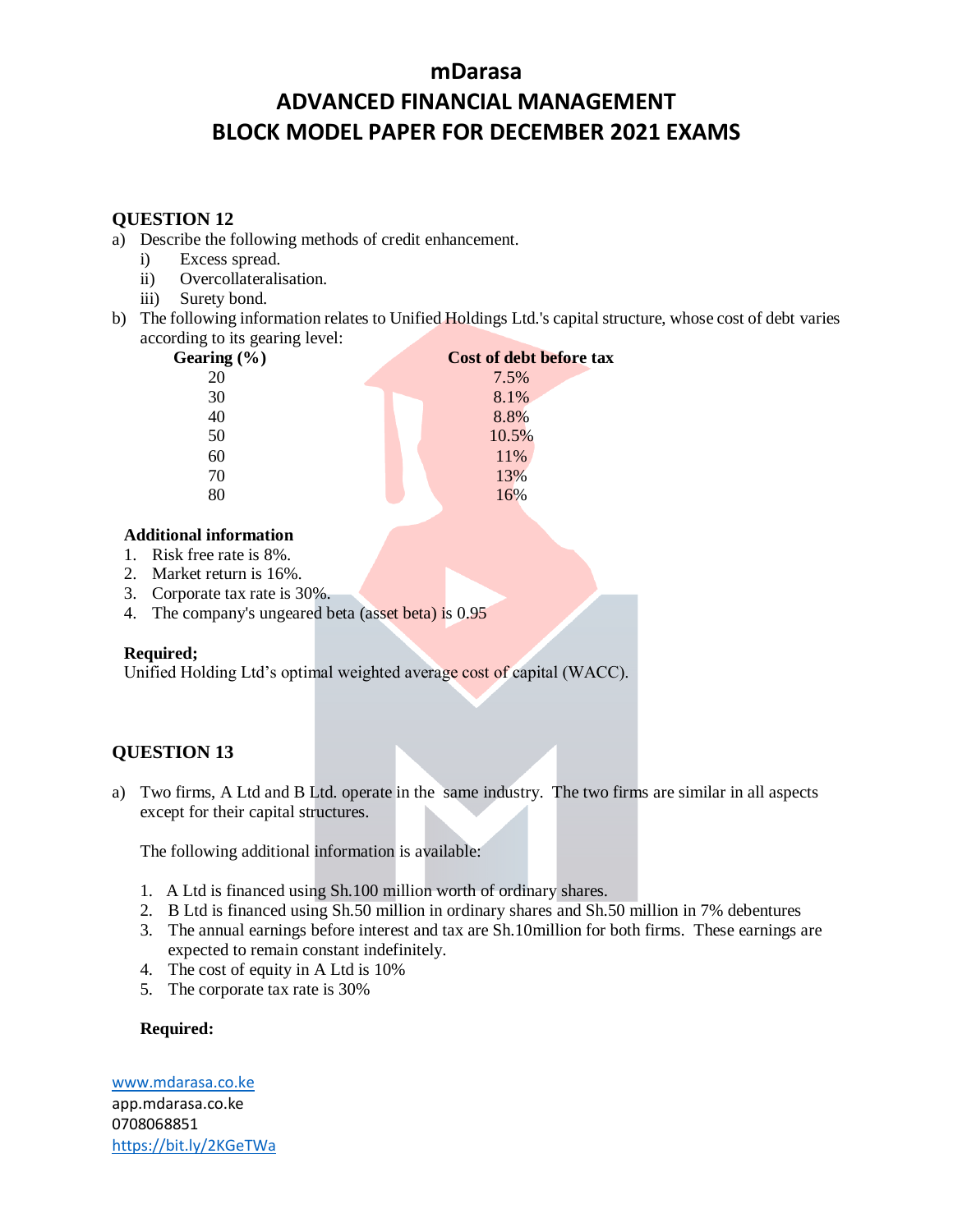Using the Modigliani and Miller (MM) model, determine the following:

- i) The market value of A Ltd. and B Ltd.
- ii) The weighted average cost of capital of A Ltd and B Ltd.
- b) Proton Ltd. has a capital structure consisting of Sh.250 million in 12% debentures and Sh.150 million in ordinary shares of Shs.10 par value. The company distributes all its net earnings as dividends.

The finance manager of Proton Ltd. intends to raise an additional Sh.50million to finance an expansion programme and is considering three financing options.

Option one: Issue an 11% debenture stock Option two: Issue 13% cumulative preference shares Option three: Issue additional ordinary shares of Sh.10 par value.

The coporation tax rate is 30%.

#### **Required:**

Calculate the earnings before interest and tax (EBIT ) and the earnings per sharee (EPS)at the point of indifference between the following financing options:

- i) Option one and option three
- ii) Option two and option three

#### **QUESTION 14**

(a) Kitunda Ltd. has estimated the cost of debt and equity for various financing gearing levels as follows: